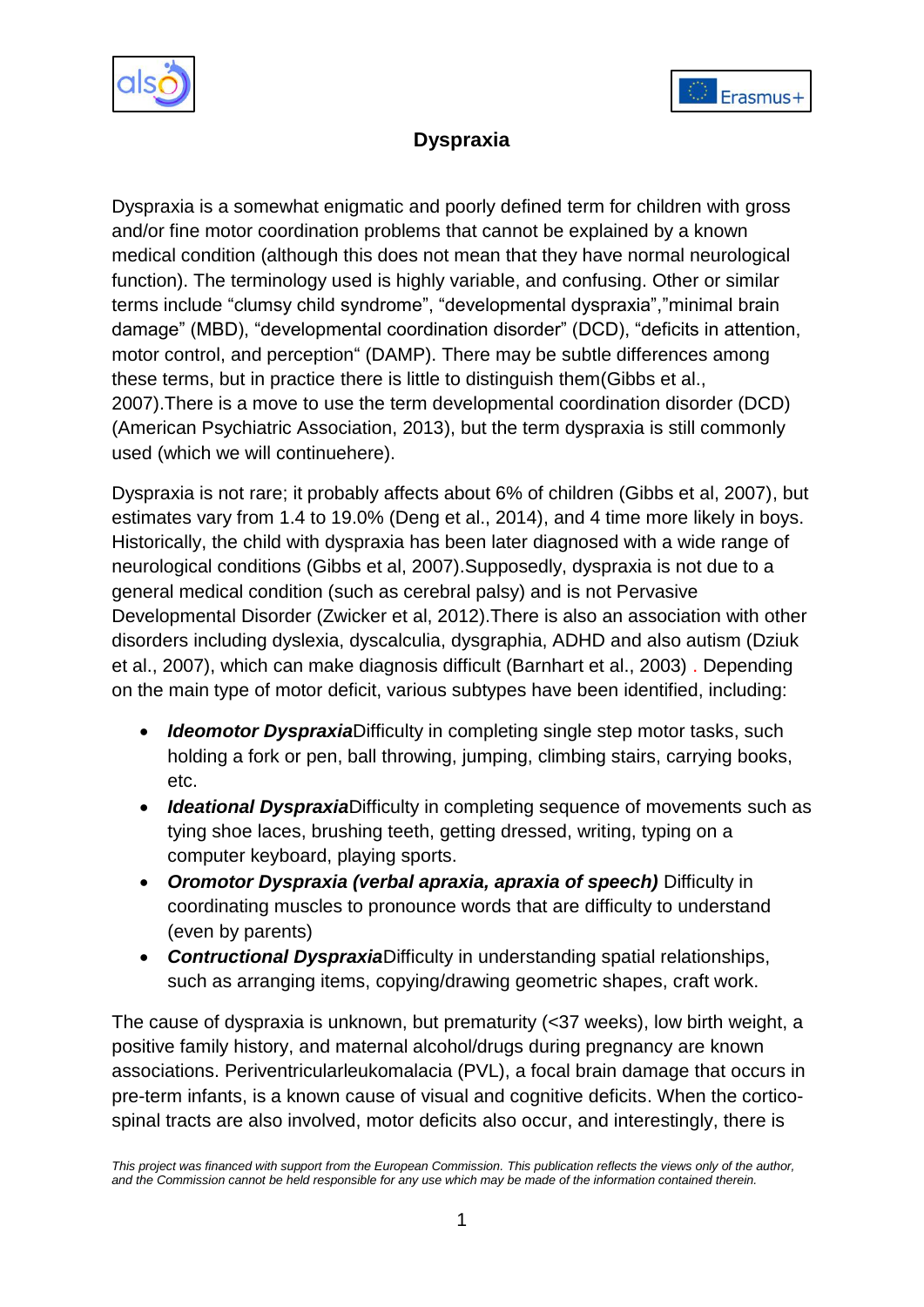



also a strong association with constructional dyspraxia (Koeda et al., 1997). The cerebellum, pre-frontal cortex, and the striatum have been implicated (see Deng et al., 2014). Thus, an underlying brain abnormality is likely. The possibility of some overlap, or confusion, with ocular motor apraxia should be kept in mind.

### *Effects*

Motor coordination in daily activities is substantially below normal - given the child's age and measured intelligence. It includes delayed motor development (late walking, crawling and sitting), clumsiness, poor performance in sports and poor/slow handwriting. The condition is sufficiently severe as to interfere with academic achievement and daily living.

Dyspaxia was traditionally thought to be a benign transitory phenomenon of early childhood. Today it is recognised that dyspraxia can have significant social and emotional difficulties, such as difficulty in joining in group activity (e.g. sports), lack of fitness, and awkwardness can invoke bullying and ostracismleading to social withdrawal, behavioural problems, low self-esteem and academic under performance.

## *Diagnostic*

Diagnosis can be made by a wide range of health professionals, including paediatricians, neurologists, clinical psychologists, and educational psychologists.

A quarter of dyspraxic children will have been diagnosed in the pre-school years, typically instigated by concerned parents, but diagnosis is difficult before the age of 4 years. The remaining 75% emerge in primary school years, when clumsiness persists, and poor handwriting skills do not improve. Thus, it cannot be assumed that the parents or teachers know that a particular child is dyspraxic.

## **Interventions**

Numerous interventions have been proposed, and they have been reviewed a number of times (Pless&Carlsson, 2000; Mandich et al, 2001; Barnhart et al., 2003; Polatajko et al., 2006. Unfortunately, the reviews are quite disparate in how the different interventions have been classified, and there is a lack of cross-referencing, implying a lack of consensus.Nevertheless, there is increasing evidence that the

*This project was financed with support from the European Commission. This publication reflects the views only of the author, and the Commission cannot be held responsible for any use which may be made of the information contained therein.*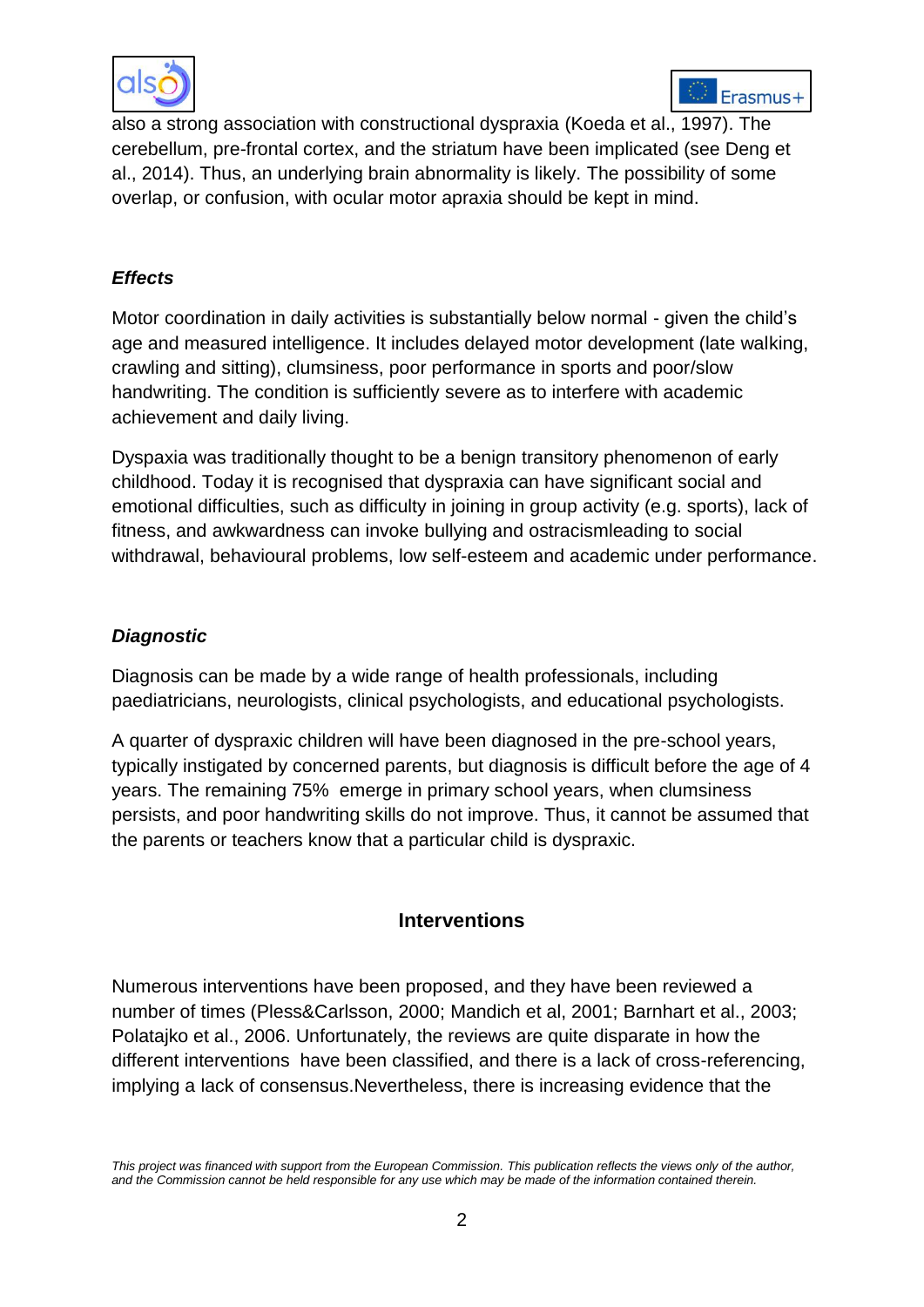



more recent "top-down" approaches are superior to the more traditional "bottom-up" approaches.

## **Bottom-up Approaches**

The idea behind bottom-up approaches is motivated by theoretical considerations of motor hierarchy. Complex movement are based on simpler motor and sensory components, so that practice/training on components should bring about an overall improvement in motor control at a higher level. However, supporting evidenceis weak.

### *Sensory Integration (SI)*

This approach assumes that motor skills (and other cognitive skills) depend on sensory integration, including proprioceptive, tactile and vestibular input. The key to SI is full body movements and training in specific perceptual and motor skills. This was originally proposed by Ayres (1989), but numerous comparisons have failed to show much if any long term improvement in dyspraxic children (see Mandich et al., 2001).

## *Process Oriented Treatment*

It has been proposed that dyspraxia reflects a kinaesthetic deficit – the child has reduced sensitivity to her own movements (Laszlo &Bairstow, 1985).Intense practice in kinaesthetic tasks was proposed by Laszlo, as well as positive feedback and adapting to the child's ability. Children show motor improvement when compared to controls with no intervention, but there is little evidence to support that it is due to the kinaesthetic training per se. Rather it is probably the positive feedback and raised motivation (Sims et al., 1996)

### *Perceptual Motor Training*

This approach combines both sensory and motor training and claimed to be better than sensory integration and process oriented training, but meta-analysis of many studies does not support this, at least in dyspraxia (Kavale et al, 1983).

# **Top-Down Approaches**

*This project was financed with support from the European Commission. This publication reflects the views only of the author, and the Commission cannot be held responsible for any use which may be made of the information contained therein.*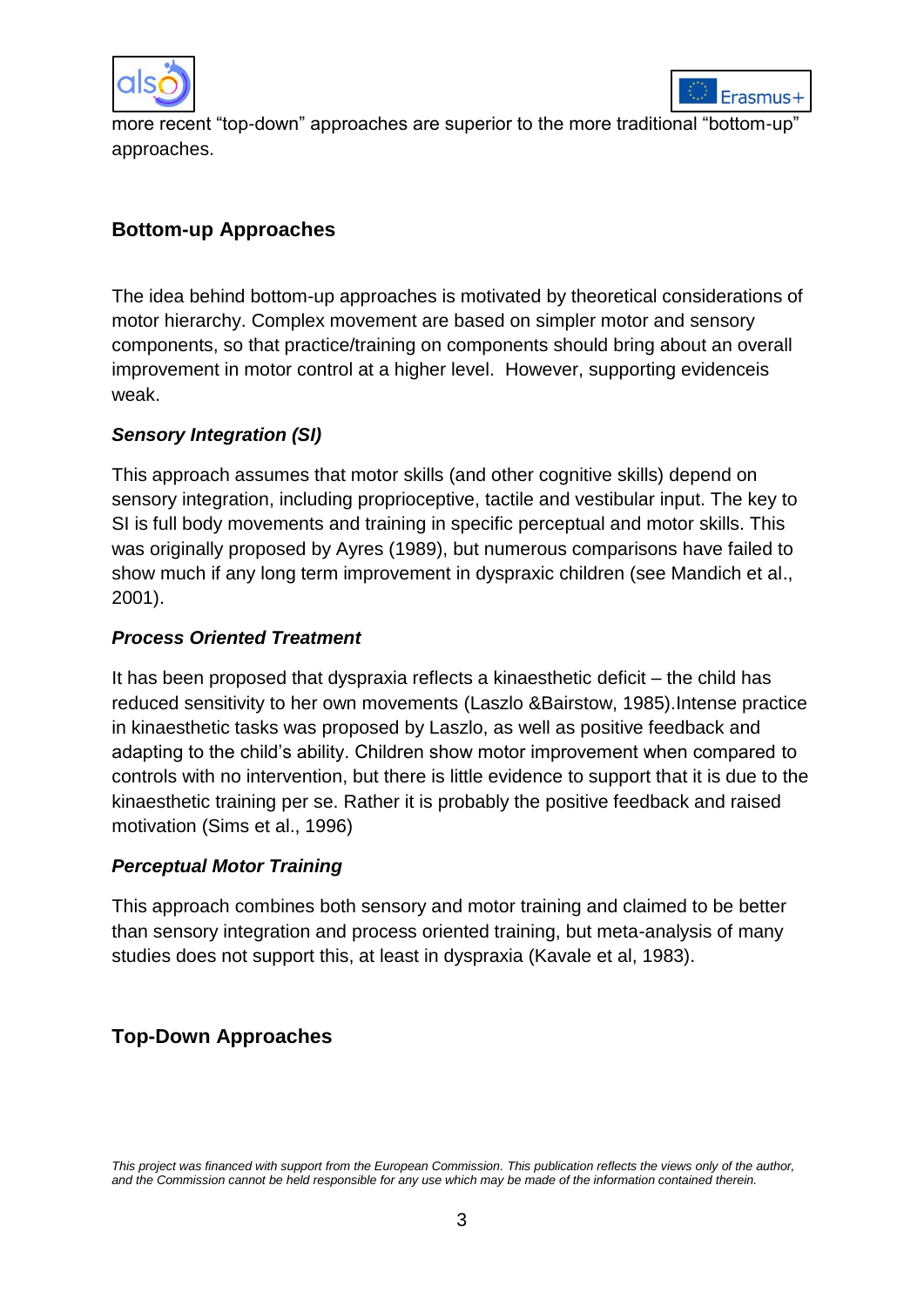



The top down approach is to intervene at the task level, rather than at sensory and motor components. The goal is to learn the task.

### *Task Specific Intervention*

In this approach as task is broken down into steps. Each step is trained, and the steps are then brought together to form the original task. Positive results have been shown (Mandich et al., 2001), although there is little information on the generalisability of this approach.

### *Cognitive Approach*

Cognitive interventions introduce an active component via the so-called *Cognitive Orientation to daily Occupational Performance* (CO-OP) approach (Miller et al., 2001; Barnhart et al., 2003):

- **G**oal: What am I going to do:
- **P**lan: How am I going to accomplish the skill
- **D**o it: Go ahead and perform the skill:
- Check: How well didmy plan work?

The role of the therapist is to *guide the child to discover which aspect of the task are presenting problems and how to overcome these problems. This is done by a process of asking questions of the child, such as "what is going wrong?", "How did you do that?", What do you need to first?", or "how might you fix that?"*(Miller et al, 2001)*.* Clearly, the key is to overcome the anosognosiaof dyspraxia by guided selfdiscovery. However, it is important to maintain motivation.

To our knowledge, tablets have not been exploited specifically for dyspraxic children. Nevertheless, here are many potential avenues to explore. Handwriting and typing skills could be recorded and tested. Pointing can be addressed. Even balance and stability could be recorded via accelerometers. However, a top-down approach (task specific and cognitive) would seem to be the most successful.

### **References**

American Psychiatric Association. (2013). Diagnostic and statistical manual of mental disorders: DSM-5 (5th ed.). Arlington, VA: American Psychiatric Publishing.

Ayres AJ.(1989) Sensory integration and praxis tests. Los Angeles, CA: Western Psychological Services.

*This project was financed with support from the European Commission. This publication reflects the views only of the author, and the Commission cannot be held responsible for any use which may be made of the information contained therein.*